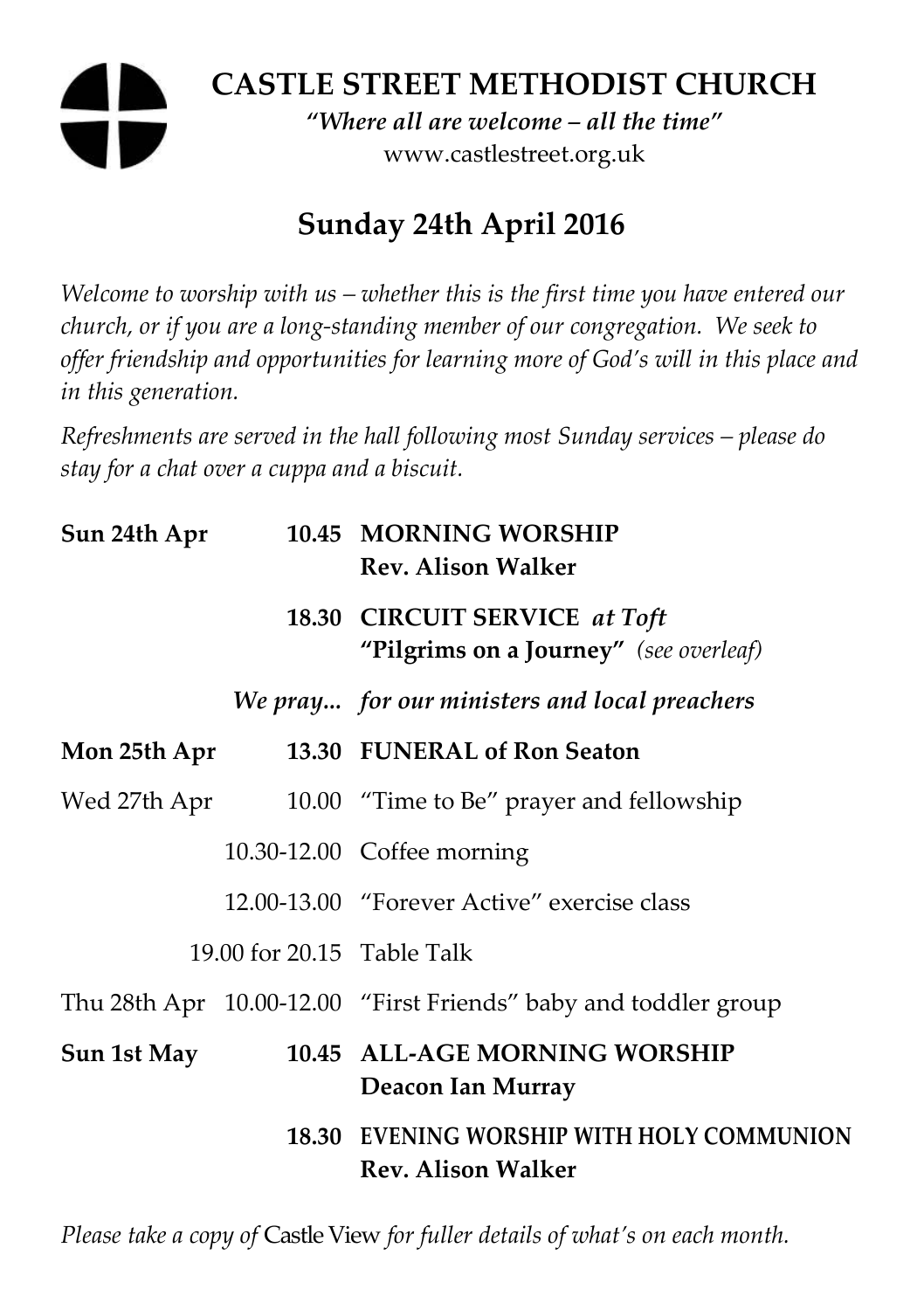#### **Bible readings for this morning's service**

Acts 11: 1-18 *(page 123)* Psalm 148 *(page 539)* Revelation 21: 1-6 *(page 249)* John 13: 31-35 *(page 103)*

+\*+\*\*\*\*+

## **Plaque unveiling this morning**

As part of this morning's service, we shall unveil a memorial plaque in the car park. This is dedicated to the memory of Ralph Boocock (father of John Boocock) and Colin Major, who died in 1993 and 2011 respectively. Both had significant responsibilities for our premises. As part of this, we welcome back Claire Rickard (Colin's daughter) and her husband, Mike.

+\*+\*\*\*\*+

# **Circuit Service at Toft, 6.30pm tonight – "Pilgrims on a Journey"**

We hope Castle Street folk will support this evening's circuit service at Toft Methodist Church. From the current needs of migrants and responses as Christians (theological, spiritual and practical), via Jesus, and John Bunyan, to thinking about our own spiritual pilgrimages – come to be inspired, deepen your thinking, and broaden your prayerful and practical responses. There will be a tea before the service, at 5.30pm.

#### +\*\*\*\*\*\*\*

## **Easter Offering envelopes – final call**

The Easter Offering is an annual appeal within the Methodist Church, to support mission and outreach work – key parts of "Our Calling". This year's envelopes have been distributed over the last few weeks, and this is a final appeal for them to be returned. If you feel able to make a contribution, please put your envelope in the offering plate today. Thank you in advance!

#### +\*\*\*\*\*\*\*

# **Appeal for help with RVS at Addenbrooke's**

The Royal Voluntary Service is really needing help at Addenbrooke's Hospital to maintain its services to patients and their visitors. An informative chat about the opportunities will be held at Castle Street on Wednesday 18th May at 1pm. Please do come along to explore whether you might be able to assist this worthwhile, supportive work. In the meantime, if you want to know more, have a word with Joyce Sharpe.